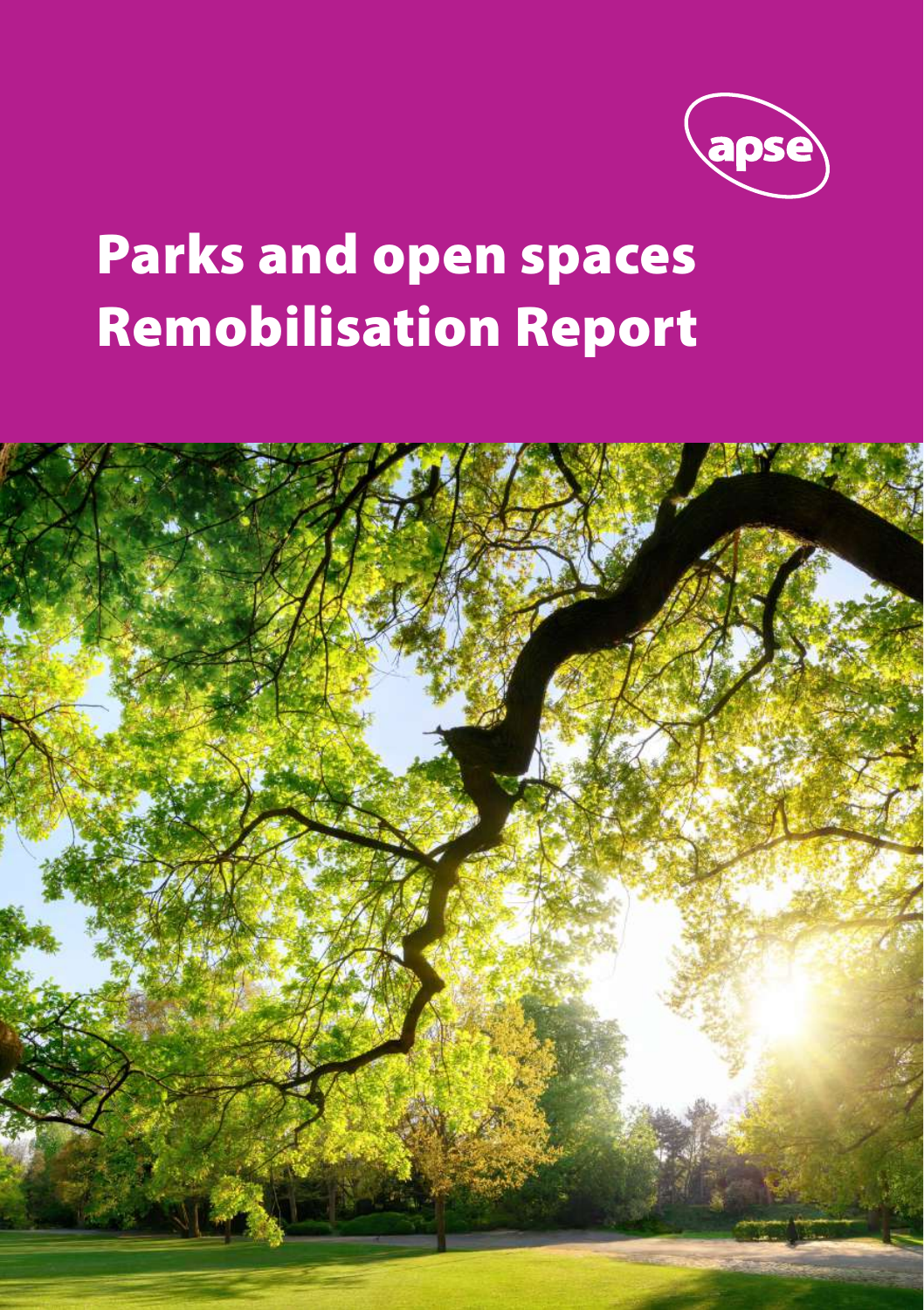#### **About this report**

The restrictions implemented in response to the COVID-19 pandemic are being lifted and local government services are now looking to remobilise, in order to ensure that they are able to safely welcome back staff and serve and protect local residents.

Whilst some council services have virtually ceased to operate, parks and greenspaces services have continued to be provided (albeit with some closures of facilities within parks), in order to meet public need for spaces to exercise, and more recently, meet with friends so long as social distancing is adhered to. Government has requested that parks and greens spaces be open for public access as part of their strategy to deal with the Coronavirus pandemic and avoid the full lock down measures, which were implemented in Spain and Italy, where no such access was allowed.

In producing this report, APSE established a remobilisation working group to highlight the plans that councils are currently implementing and considering to bring services back to the levels required both by legislation, elected members and service users.

This report therefore details the approaches being taken by councils to return normality to the parks and greenspaces services by focusing on four key areas:

- Budget, finance and re-establishing commercial activity
- Operational activity
- Regrouping the workforce
- Technical Considerations

Whilst these reports may only provide a snapshot of the remobilisation issues at any given point in time it will support our member councils to ensure that what they are doing is 'sense-checked' against the actions of others, within their specific service sector.

This report was facilitated by Wayne Priestley, APSE Principal Advisor, working with APSE member councils, and was written by Wayne Priestley following the remobilisation working groups' deliberations and comments made on APSE's WhatsApp Group for parks and greenspaces.

#### **Published June 2020**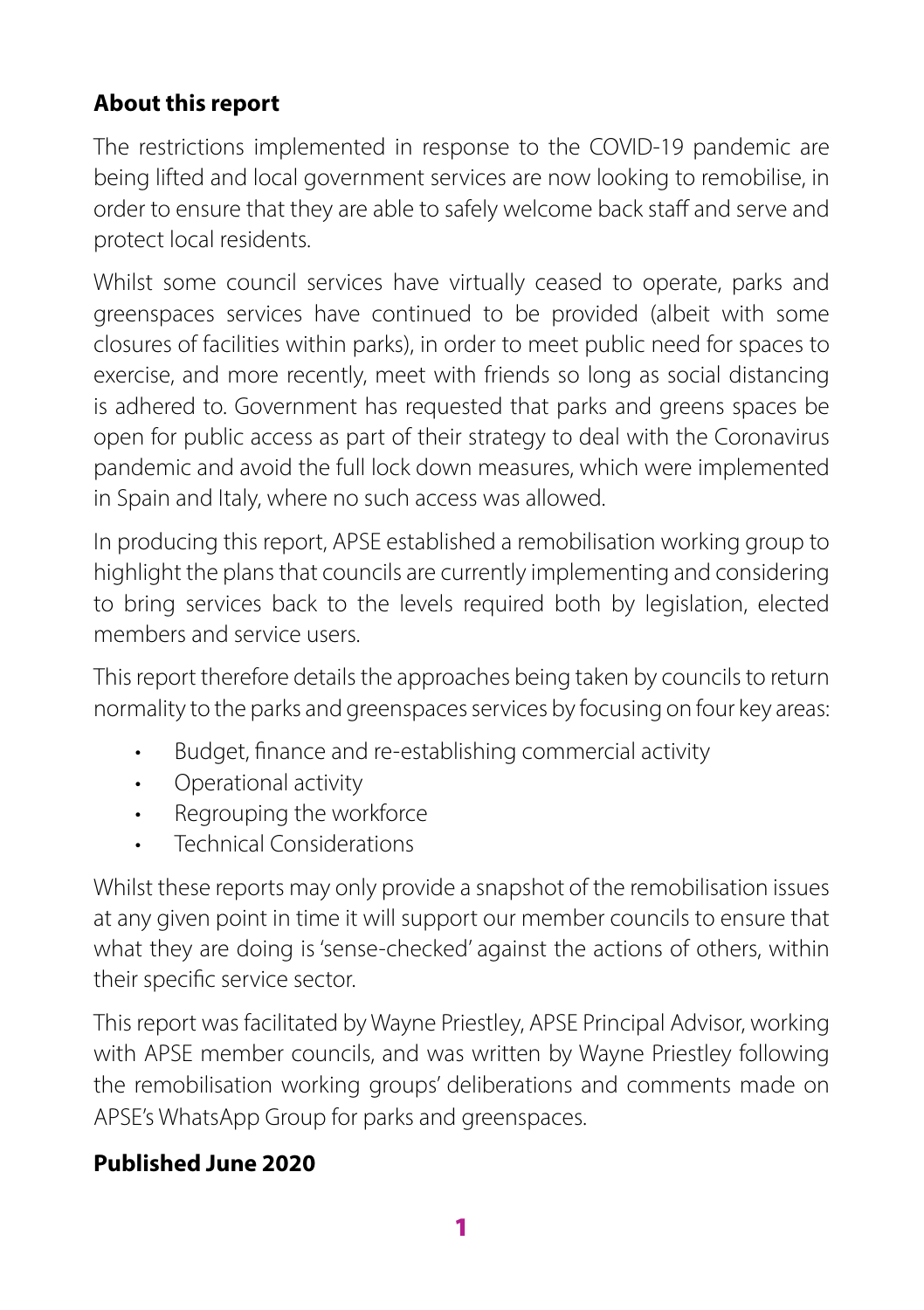### Introduction

Following the outbreak of coronavirus and the declaration of a pandemic, the government implemented a series of measures to mitigate the impact of the outbreak on the population. As a result of these measures, local authority services have been required to adapt and implement alternative approaches to service delivery, to respond to the restrictions and challenges these have presented.

APSE has established a number of groups from across local authority frontline services to provide overviews, and share information, regarding the plans councils are implementing to remobilise services, now that the COVID-19 restrictions are beginning to be amended and lifted.

The remobilisation meeting for parks and greenspaces therefore allowed parks managers and officers to discuss the current operational impacts of COVID-19 on their services, as well as allowing them to share their remobilisation plans and thoughts for services post lock-down.

The parks and greenspaces remobilisation group had representatives from a number of local authorities across the UK. In addition, data was also gathered from APSE's WhatsApp Group for parks and greenspaces.

The two working group meetings focused on the challenges, solutions and opportunities that have been, and need to be taken into consideration, in order to meet current and future service delivery methodologies.

It was clear from the start of the implementation of the restrictions designed to combat the coronavirus pandemic, that the parks and greenspaces services provided by local authorities would play a major part in relation to meeting both physical and mental health needs, during a time when access to the outdoors would be limited. Research has shown on numerous occasions that parks and green spaces provide multiple benefits to the health and wellbeing of residents and are a vital component of creating sustainable and healthy communities.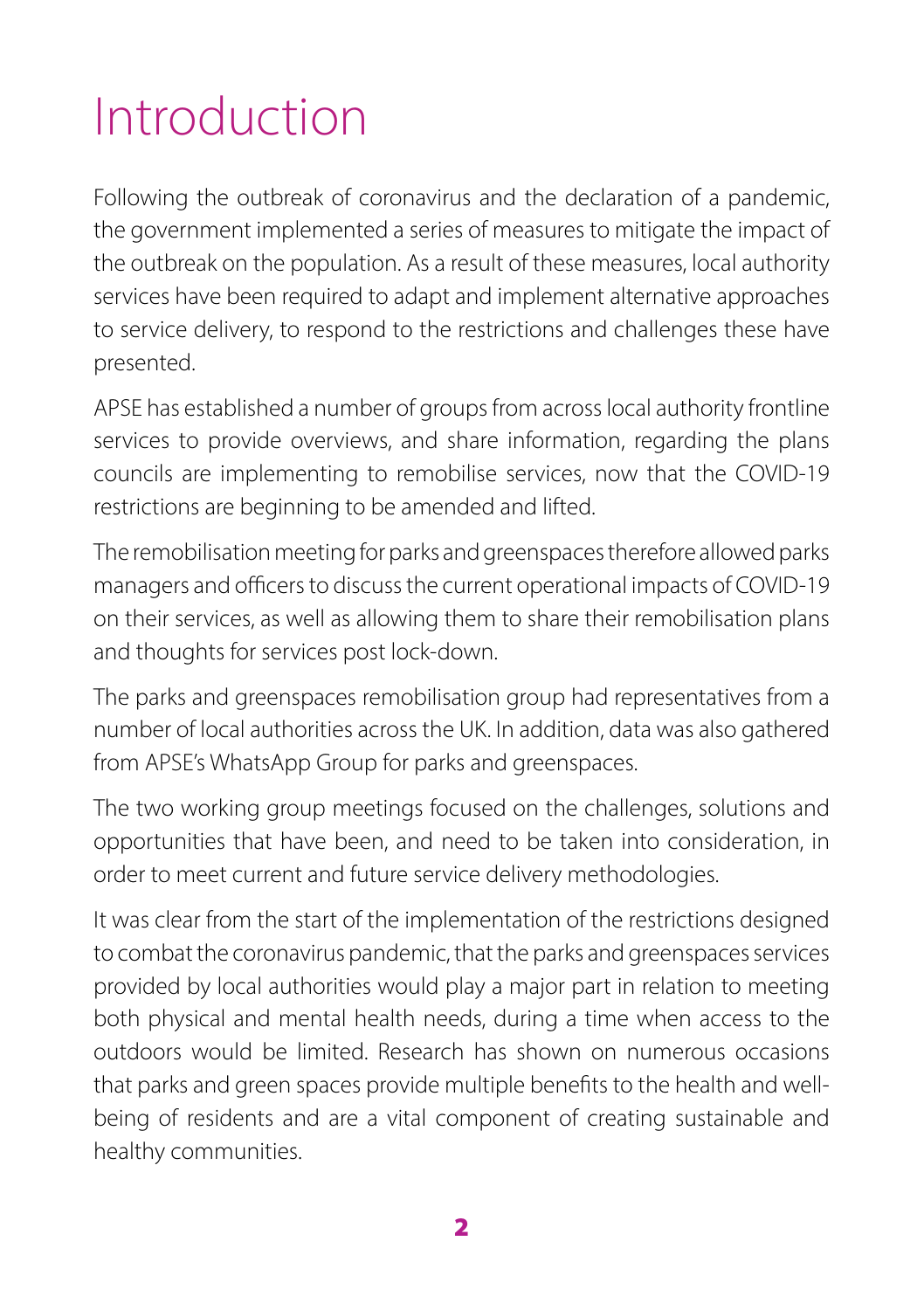Following the decision to close schools, extra pressure was placed on parks and open spaces to remain open, in order to provide exercise opportunities for children.

However, as the virus took hold and more stringent social distancing regulations had to be enforced, resulting in other sources of leisure and entertainment such as shops, restaurants, theatres and leisure centres having to close, then more visitors flocked to parks, resulting in parks managers having to restrict the numbers of people visiting them, even on rare occasions having to close them as social distancing requirements were breached. In the first few weeks of the lock-down, the demand on some parks, particularly in London, was so great that parks managers had to occasionally request police assistance to disperse gatherings.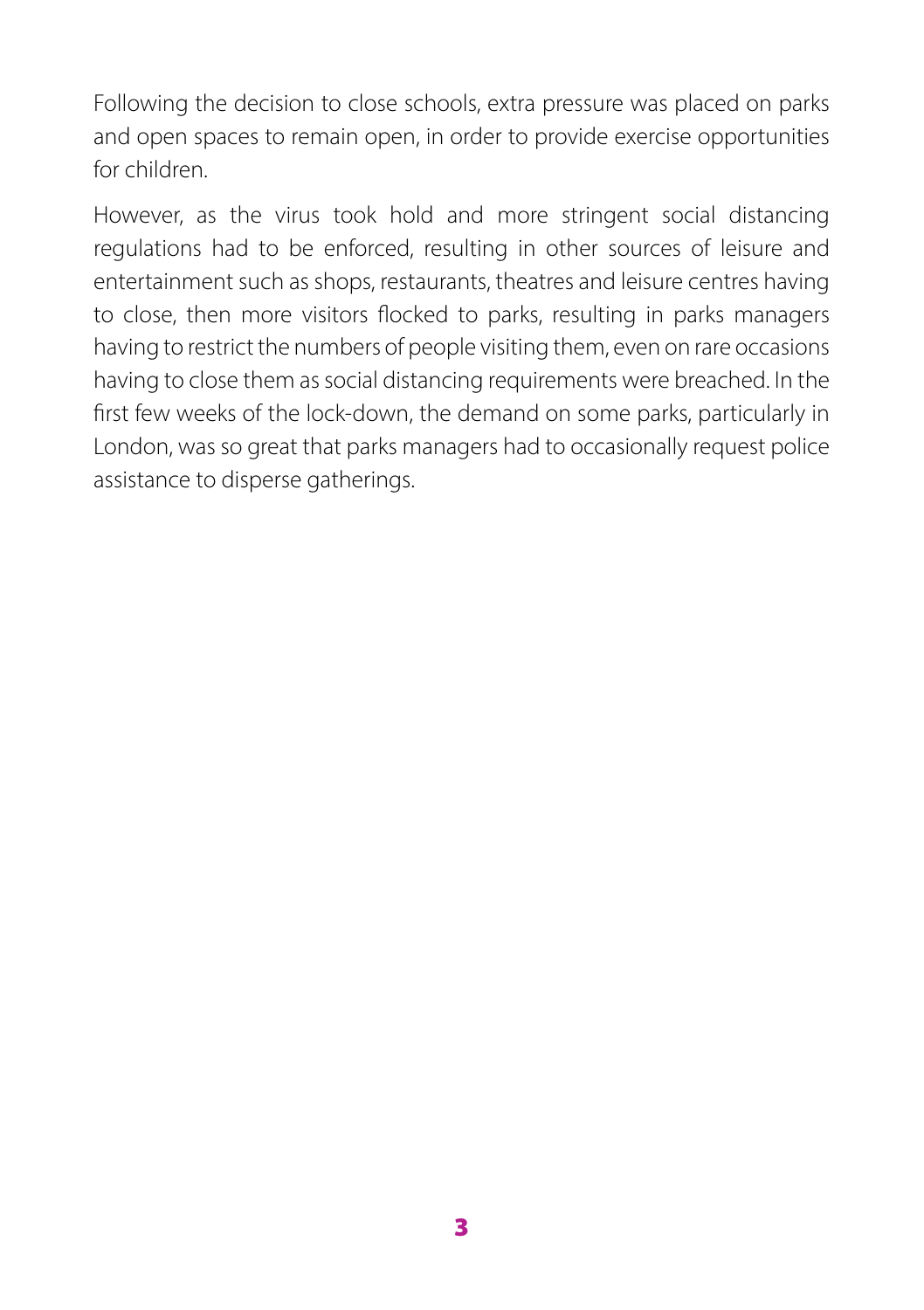### Budget, finance and re-establishing commercial activity

COVID-19 and the closures and restrictions it has caused in parks has clearly impacted on the financial state of chargeable services offered in parks which have been a key source of income in the face of continued budget cuts over the last decade. Many parks services rely on the external income they generate from fees and charges, events, cafes, car parks and other activities.

One authority which generates 90% of its parks budget from such income stated it will undoubtedly suffer financial hardships both in the current and next financial year, as most of its opportunities to generate income will now be lost as most of this comes during the spring and summer months. Fortunately, it has retained its own plant nursery and via the introduction of online plant sales, has been able to still generate funds from the sale of plants to local communities and outside bodies. Despite this it is still expecting losses of around £1 million during 2020/2021.

Other authorities mentioned similar issues, particularly losses from events, which will now not be able to take place or will have to be rescheduled into the next finance year.

A common problem was with regards to the ability of holders of franchises or those renting facilities within parks to pay their fees. Councils are looking at various options to address this problem, such as delayed payments or signposting to relevant government grants. Many are looking at such requests for help on a case-by-case basis.

Similarly, comments were made about the future sustainability of sports clubs, such as bowling and football clubs, who use facilities within the parks. Not only may some of these cease to exist, but also re-opening facilities such as changing rooms and pavilions will require careful management to ensuring social distancing and the need to maintain strict cleaning protocols before and after use, and even with these protocols in place this may still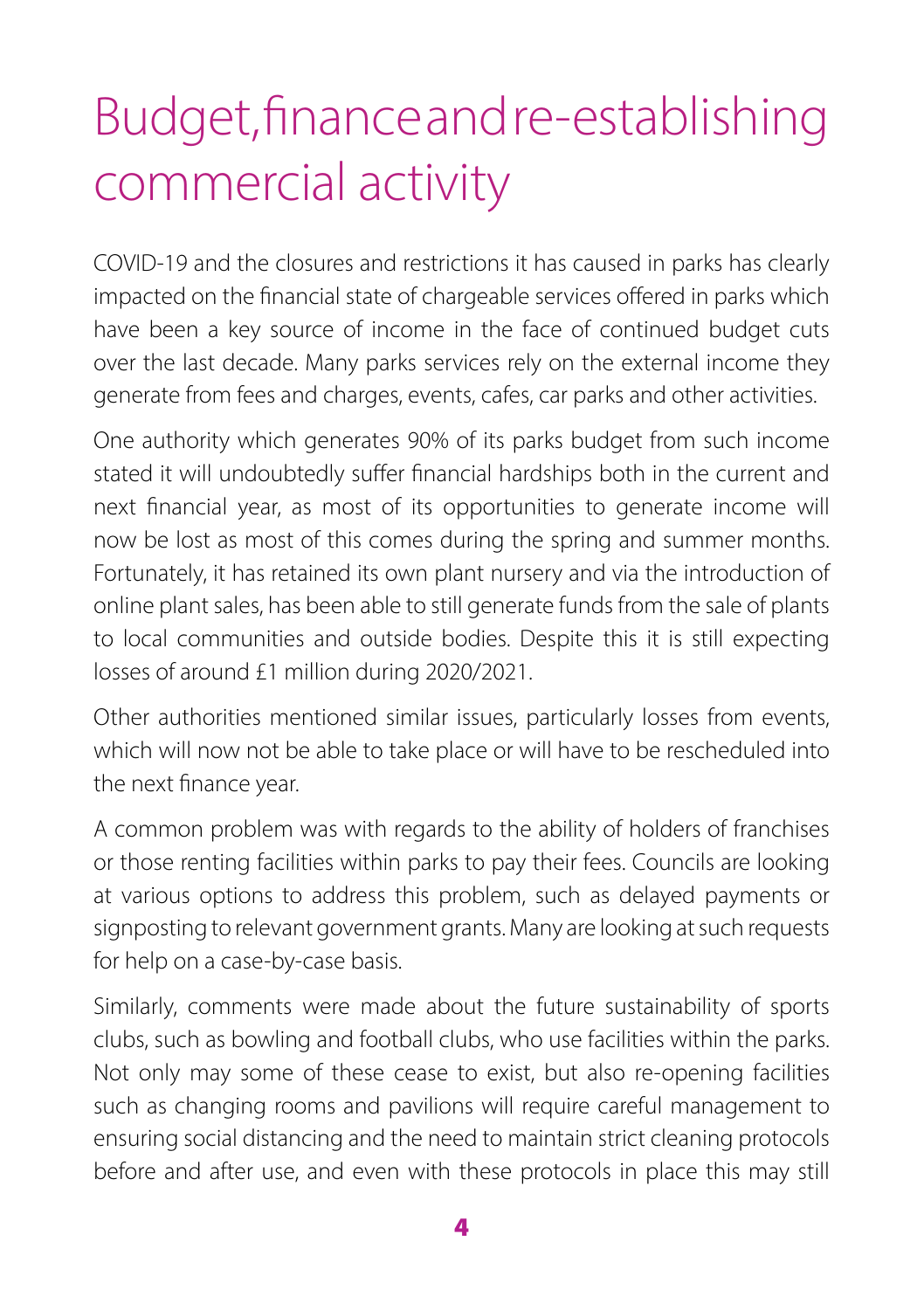be some way off. Some councils are offering rebates to such clubs in an attempt to keep them viable. However, it is acknowledged that there could well be significantly reduced availability and even a re-consideration of the provision of such facilities if numbers are low or the facility is economically unsustainable, particularly if social distancing is required after the lock-down ceases.

There is some useful quidance on dealing with these issues: APSE Briefing [20-50 COVID-19: Sport England funding support to local authority leisure](https://www.apse.org.uk/apse/index.cfm/members-area/briefings/2020/20-50-sport-england-covid-19-funding-support-for-local-authority-leisure/)

The loss of income is still a concern and although there has been some remobilisation of services in parks, many of the income generating opportunities afforded by fee paying and catering are still closed. However, the re-opening of car parks, and some take away services, is giving some hope of increases in income levels.

As a result of lost income both capital and revenue spend is being closely scrutinised and many non-essential activities are being curtailed or stopped altogether such as spring bulb planting and bedding programmes

In relation to the wider aspects of parks managers being able to manage their service budgets, the problem was highlighted that wider corporate priorities are needing to be taken into account, and as a result some payments for capital projects have been clawed back. The view was that parks managers may expect to lose more future capital funding as the need to balance the authority's books will be the priority. Consequently, the ability to manage future parks revenue budgets could be disproportionately affected as the needs of other services will naturally be part of the overall budget setting in local councils, determined by local needs and priorities.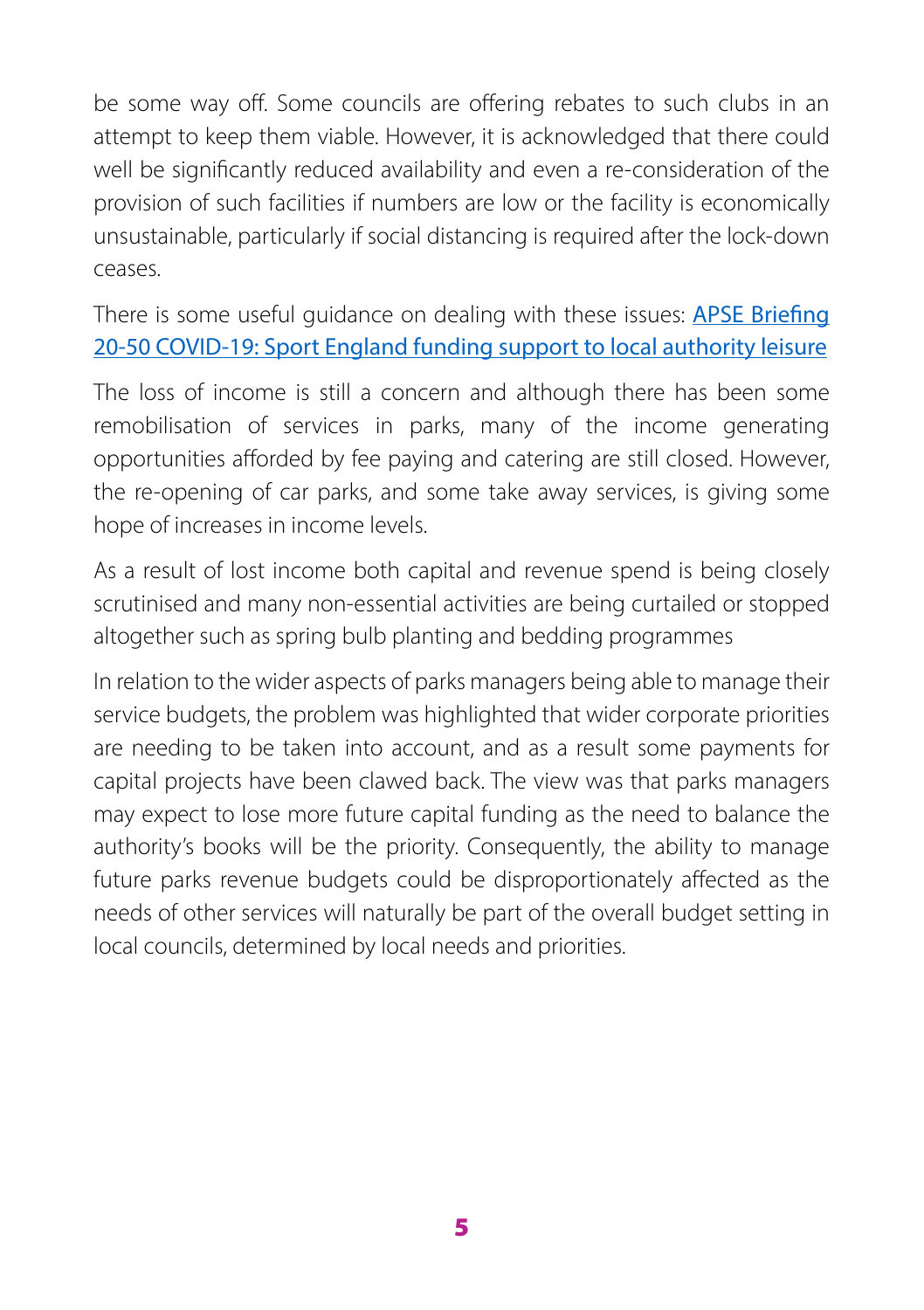### Operational Activity

As the pandemic took hold and the number of deaths rose and social distancing guidelines became more restrictive, local authority parks and greenspace services had to adapt to the daily changes which were being placed upon them.

What follows is a list of those operational service changes which were implemented:

#### **Closure of parks facilities and reduced horticultural standards as part of an early response**

As a result of the spread of the virus and people initially disregarding the need for social distancing, local authorities, in line with UK governments' advice had to restrict the opportunities to allow further large gatherings by closing cafes, rides, seating areas, play grounds, sports facilities and changing rooms and other similar facilities within their parks and open spaces.

In addition, due to key services such as waste collection and bereavement services needing to be maintained, staff from parks and greenspaces were often redeployed to support these services.

As a consequence of staff redeployment, service standards and frequencies of work had to be reduced or ceased. This lack of staff resulted in a variety of different approaches needing to be taken, ranging from the ceasing of all grounds maintenance operations to limited reductions in service levels.

Some of the changes introduced have included:

- Increasing cutting heights of grass
- Reductions in maintenance of fine turf
- Less frequent cuts / maintenance of golf and bowling greens
- Closure of bowling greens and golf courses
- Introduction of differential mowing regimes
- Reductions in the maintenance of highway verges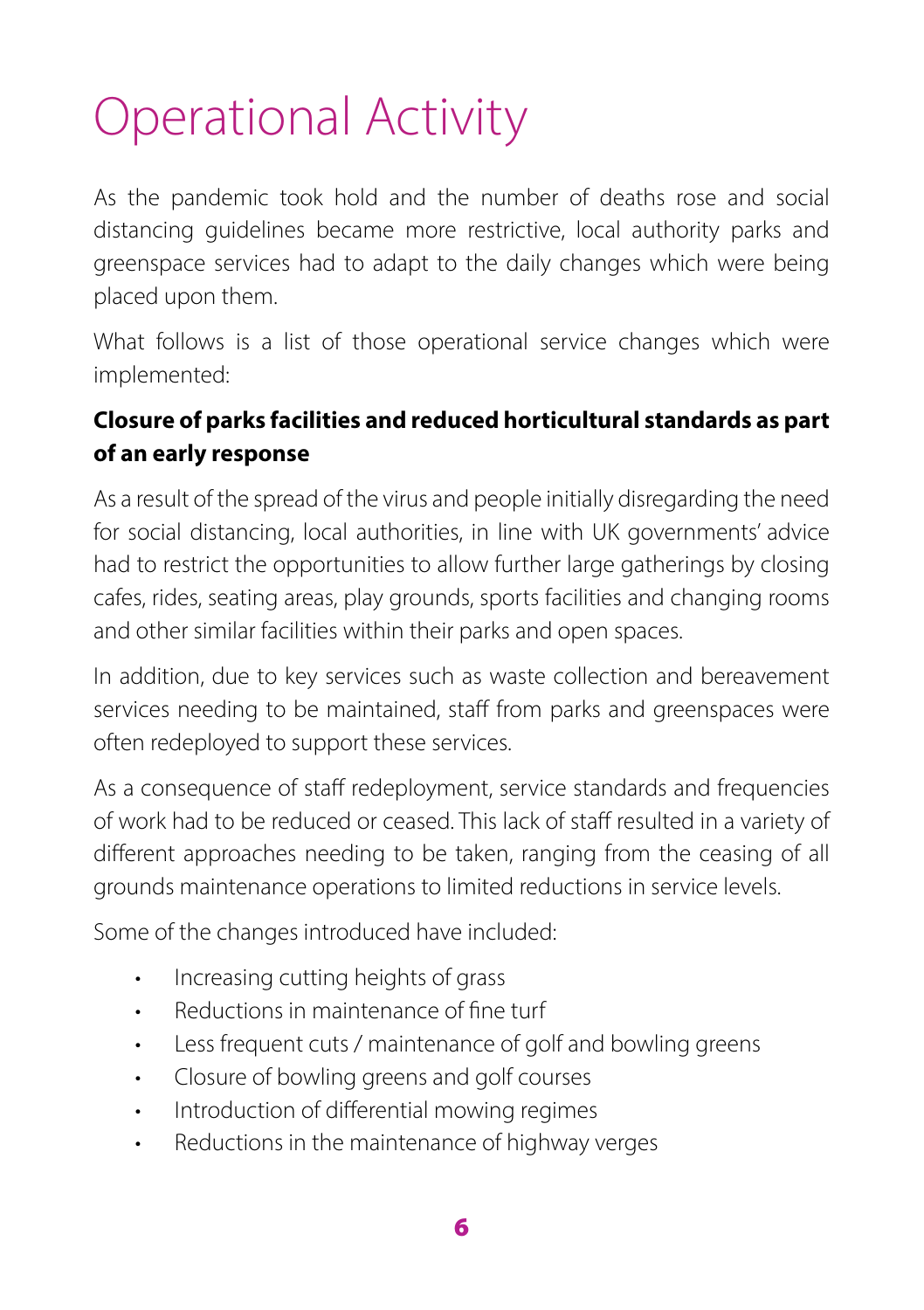- Changes to working rotas and the move towards single working to achieve social distancing
- Reduced maintenance or closure of car parks in greenspaces
- Reduced provision of services in country parks

By adopting these and other changes parks managers and their staff have managed to keep parks open and safe for members of the public to access and enjoy.

It was noted that there was a general concern that when lock down ends, the public may expect the same standards of parks as before. Some things may be less well manicured and, if social distancing is still in place, facilities such as playgrounds and the like may not be able to be opened. However, most commented that they were still carrying out safety checks as illegal access is still being gained to these facilities and as such the council still has a legal duty to keep them safe. The need to keep certain facilities closed, may vary from council to council dependant on the resources they have available to manage such issues.

#### **Light at the end of the tunnel?**

As the pandemic has seemingly begun to ease a little, a few authorities have begun to re-open car parks due to the Governments' announcement that people can exercise more than once a day, in England, and travel to anywhere within England, noting that there are differences of approaches within Wales, Scotland and Northern Ireland. This approach has been taken to prevent visitors indiscriminately parking in and around parks rather than in car parks themselves. Even those English authorities who had not opened car parks at the present time, had plans in place to re-open them in the coming weeks. The issue of how to ensure car park pay and display machines were kept clean received varying responses including; ensuring strict cleansing regimes are in place; making sure contactless payment is available; the use of annual car park passes, which prevents the need to use parking machines; or not charging at the moment, in order to prevent customers having to touch machines.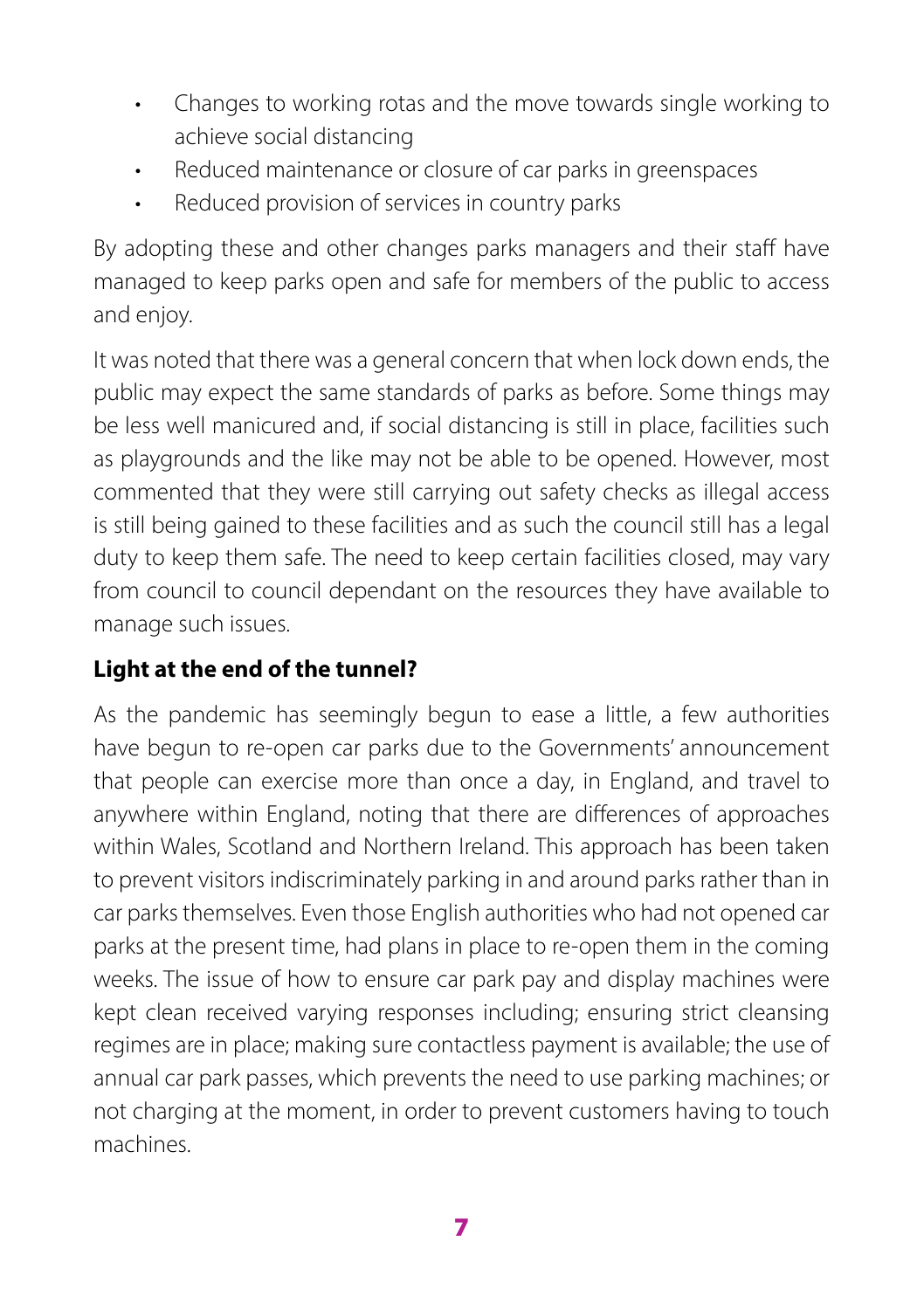Some sports facilities are now being opened including tennis and golf, but the general consensus was that playgrounds, some multi use games areas (MUGAs) and skate parks will remain closed due to difficulties in maintaining social distancing.

Cafés and toilets are still mainly closed although several authorities did mention they had opened toilet facilities as a result of increasing numbers of parks users and the fact more take-aways are now opening in parks cafes. Again, both with cafés and toilets there are social distancing measures being put in place (e.g. queueing systems, attendants and 2 metre markers). Ice cream vendors are being allowed to operate on the proviso that they have agreed risk assessment statements and social distancing measures are in place.

Visitors centres and commercial franchises such as water parks and adventure play such as Go-Ape, are still in the main closed.

Regarding horticulture, most authorities seem to have managed standards fairly well, although the one area where there have clearly been difficulties is the ability to plant annual bedding schemes, either through a lack of availability of plants from nurseries or simply not having the staff available to carry out the task. Those who have had plant stocks but have been unable to plant, have donated them to hospitals and community groups. Those who are managing to plant are concentrating on key civic areas and Green Flag parks. In one notable response an authority has turned over its planting regime to vegetable growing which will be then freely available for the community to pick and use.

#### **The 'Biodiversity bonus'**

One positive note raised was that because of the reduction in high maintenance levels, the ability to introduce more naturalised and biodiversityfriendly landscapes within parks will be possible. This 'biodiversity bonus' will be something that will need to be explained to park users but is likely to find favour with many who may well see the benefits of such actions in light of the plight of pollinators, reducing climate change impacts, and promoting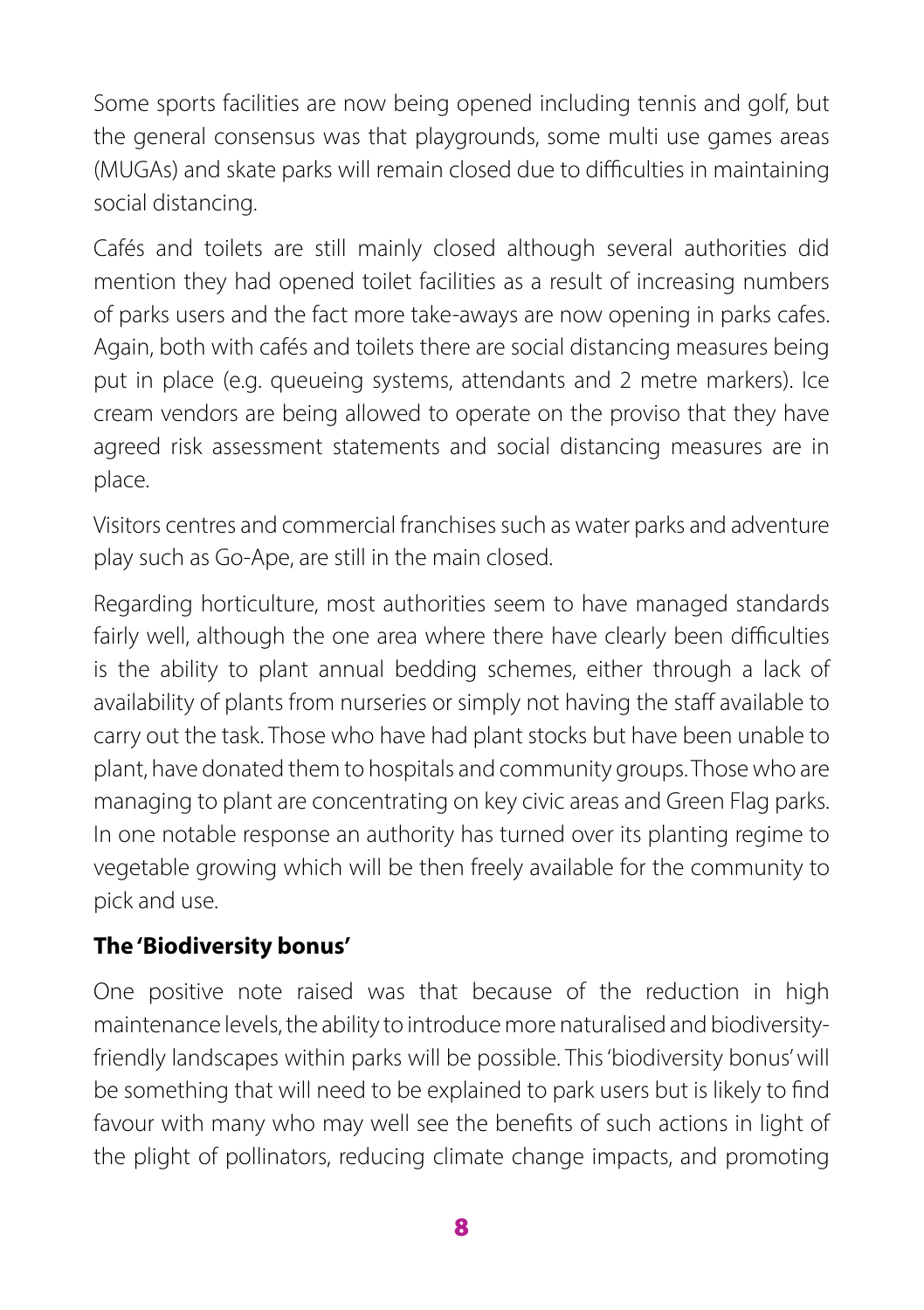cleaner air, as well as the benefits being in greenspaces brings to both physical and mental well-being.

There are already examples of authorities 'naturalising' their areas as a response to increased biodiversity levels which have occurred and have importantly, found favour with the public. Reduced mowing regimes have seen increases in wildflowers and wildlife species which may have struggled to establish themselves in the past due to high maintenance mowing regimes.

This is not to say all high maintenance areas can be converted in this way, core grass cutting services on sports pitches and general weed control will be largely unaffected, but certainly a more environmentally-friendly approach may now be more acceptable to the public.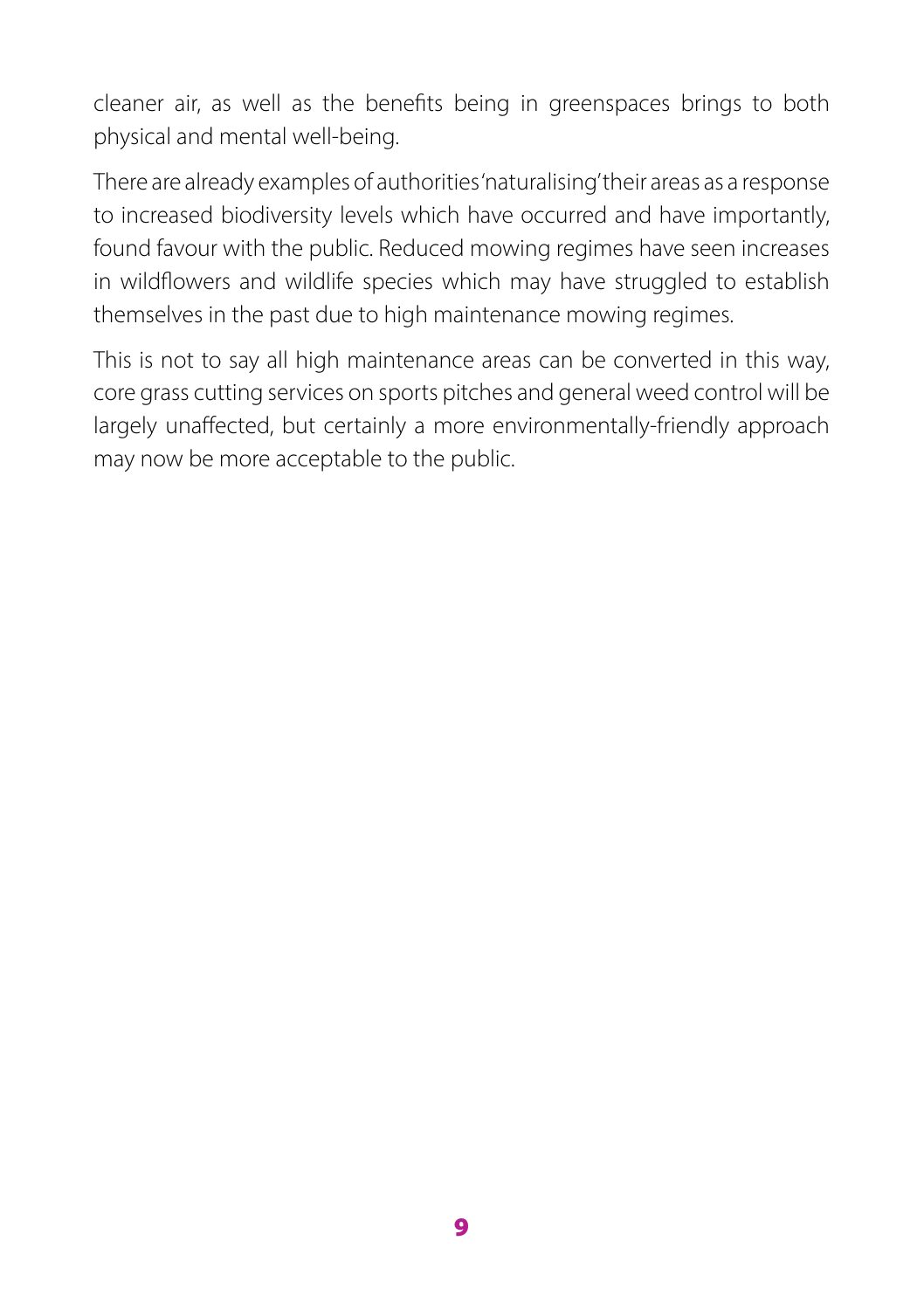### Remobilising Sta

Despite the loss of income and concerns over the inability to manage budgets because of other corporate priorities taking precedence, parks managers and officers have been having to manage day to day operations during this period in the face of staff being redeployed to other services such as refuse collection, and cemeteries, and being absent through self-isolation and sickness.

A recent APSE survey included results showing how parks services were managing the safety of their staff.

- 90% of respondents stated they had issued hand sanitisers and enhanced access to hand washing facilities
- 82% reported they had reduced numbers in vehicles
- 42% had enhanced the information being given to staff regards the need for social distancing
- 18% had issued face masks
- Spreading staff more widely across parks when working
- Introducing week on week off rotas
- Staggering finishing times to prevent staff congregating at depots
- Single operative working across parks

It should also be remembered that as well as local authority staff, friends of parks groups and volunteers play a significant contribution to the up-keep of parks and green spaces. Currently most friends groups and volunteers are not working on physical projects within parks, although protocols and guidelines are being developed by a number of authorities whereby volunteers can be re-introduced, initially as single operators or two people from different households, but as more guidance comes in, then consideration will be given to smaller groups being established. It was certainly felt that guidance on the use of volunteers was an area where more clarity was needed.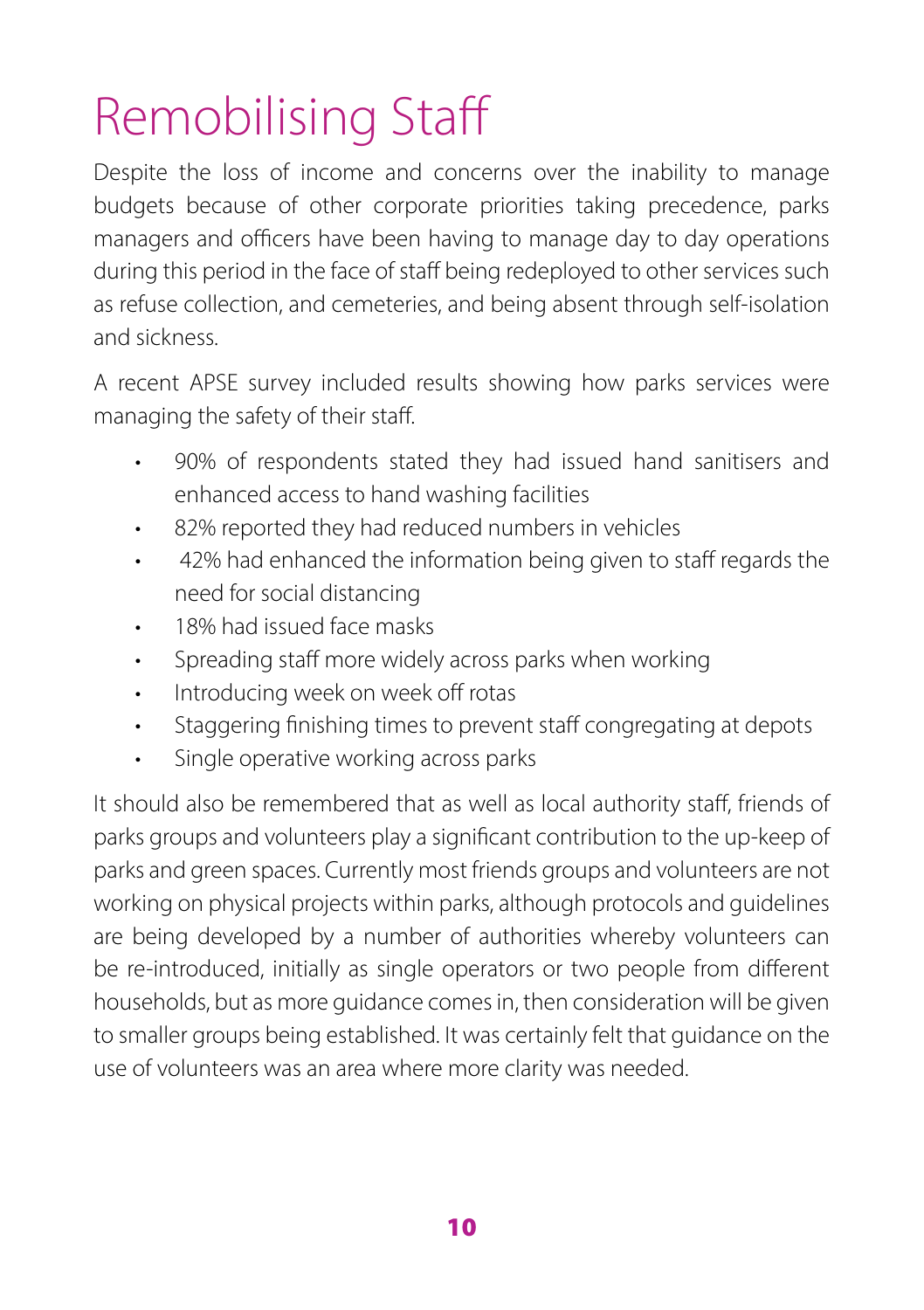One area which was still causing staff concern was the ability to effectively enforce social distancing and anti-social behaviour. The main problem was not the threat of violence to staff but rather controlling and dispersing gatherings, which seems to be increasing as a result of some degree of easing of lockdown regulations recently announced by government. Due to the size of parks it is difficult to monitor all areas and police support is not always available to assist. It was felt one of the main reasons there needs to be an ability to control numbers was that if there was a second wave of infection, then it may be difficult to re-enforce the stricter social distancing measures used at the start of the lockdown period.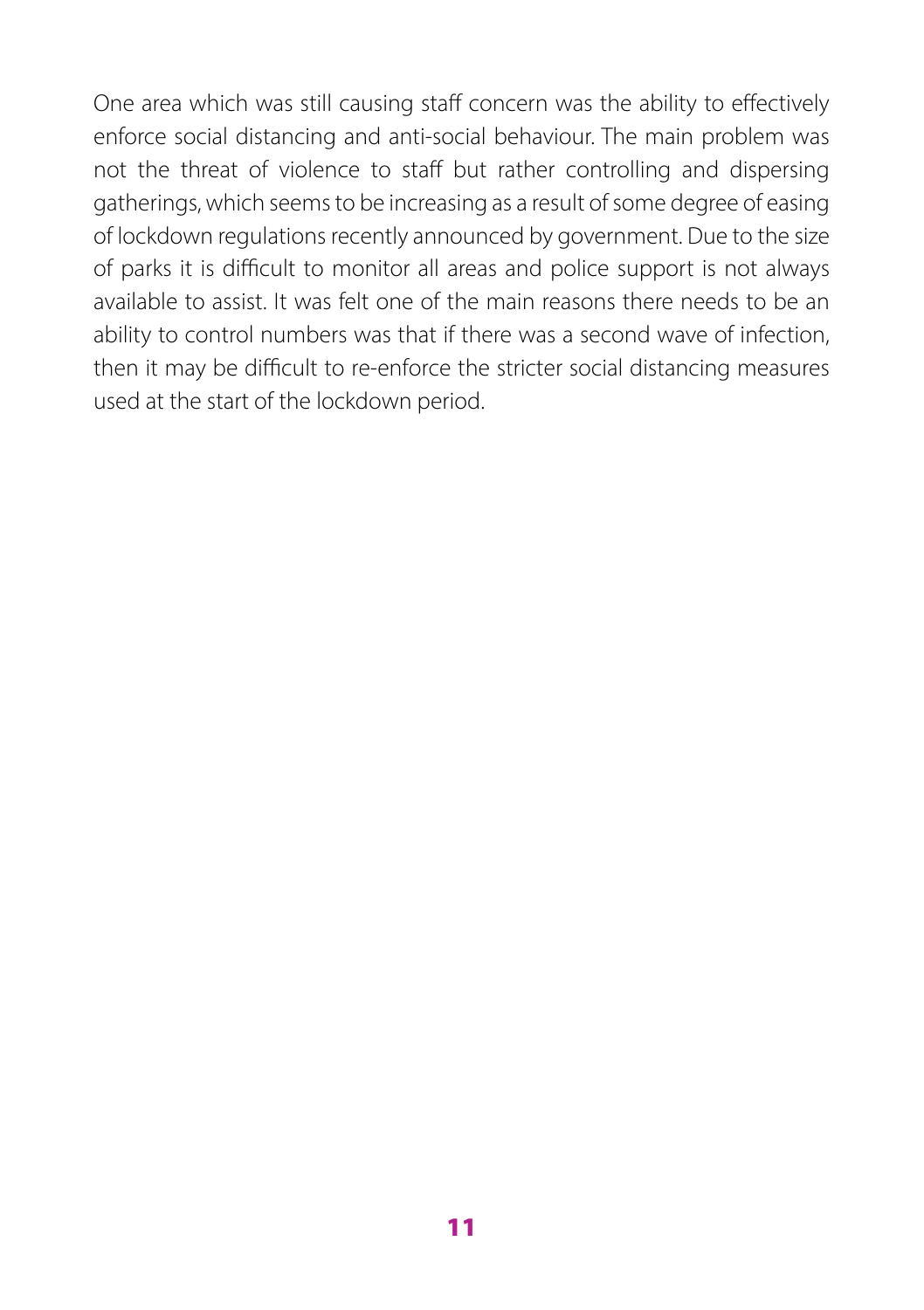## Technical Considerations

Regarding the need to consider whether there would be any technical issues with remobilising services back to the pre-lockdown levels, it was felt that as most parks and greenspace services had been operating in one form or another, then there should not be too many problems other than bringing horticultural features, sports pitches etc, back to the required standards. Most facilities requiring safety inspections had continued to receive them, mainly because some were still being illegally used despite notices and temporary fencing trying to prevent this.

The biggest concern was that there may be time lags in bringing the standards of parks back to where they were pre-pandemic alongside safely re-opening sports and other physical facilities.

A further concern is that with the lifting of restrictions on people being able to meet other people outside of their own household within parks, and ability to travel to parks for exercise, initiated first within England, the opening or otherwise of public conveniences is a concern. Having regard to the public sector equalities duty, and on-going guidance as to frequent hand-washing this has created a dilemma for parks managers. Many parks toilets do not have an attendant on duty which raises concerns as to enforcing social distancing and the cleaning specifications that would need to be in place alongside removing any payment slots or taping off sinks / cubicles to ensure social distancing.

In addition to this, playground areas remain closed but managers will need to address any stricter cleaning measures for outdoor areas once it is permitted to re-open playgrounds.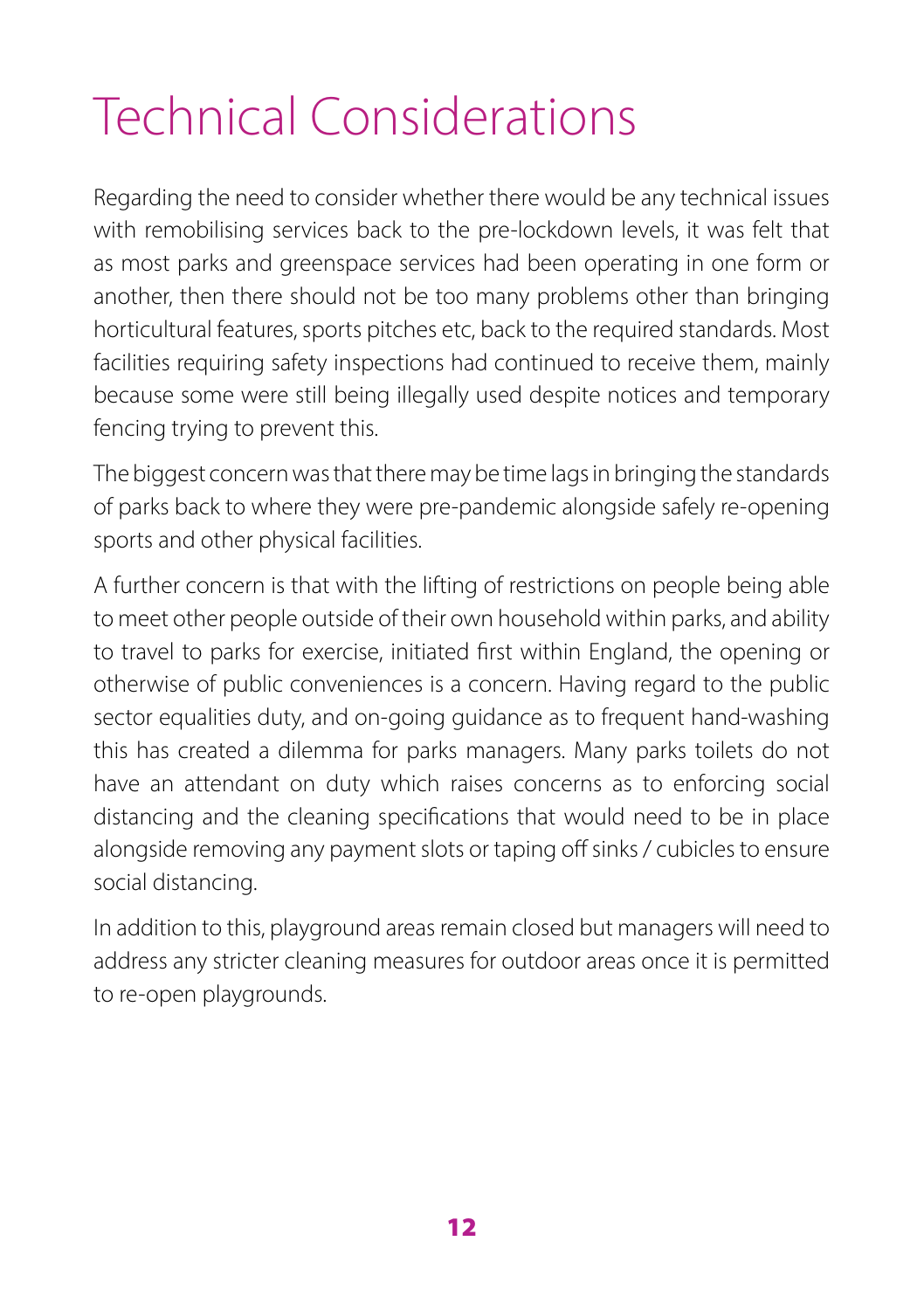### Conclusions

Despite continuous budget pressures and threats from new developments, the UK has some of the best parks and greenspaces in the world. During the pandemic they have been a daily lifeline in supporting people to cope with the isolation from friends and families.

Parks have become a life-line for many offering exercise opportunities, leisure time and generally making the rigours of lock-down more bearable. Echoing the words of Robert Jenrick MP, the Local Government Secretary 'people need parks'.

The Government have placed a great reliance on parks and greenspaces during the COVID-19 pandemic and people will continue to use them long after the pandemic fades.

However, it should be remembered that some scientists are predicting COVID-19 could be a reoccurring problem, even if vaccines are found, and that future lock downs may be necessary. Therefore, from what we have seen, and the importance of parks and greenspaces to the health of the nation, the issue regarding the loss of income caused by the closure of many of our parks facilities and cancellation of events, demonstrates that the reliance upon generating income to plug gaps in the funding of the nations' parks is unsustainable. This is also true for many of the alternative models being touted as the future for funding parks, as many of these examples are heavily reliant upon external income sources also.

If the Government is to continue to offer parks and greenspaces as community 'go-to places' in times such as these, when most other public spaces are closed, then it needs to ensure adequate funding is available to deliver the services required. By having adequate and guaranteed levels of funding, local authorities can still bring additionality to their services through their income generating activities rather than such income being used to meet core funding requirements.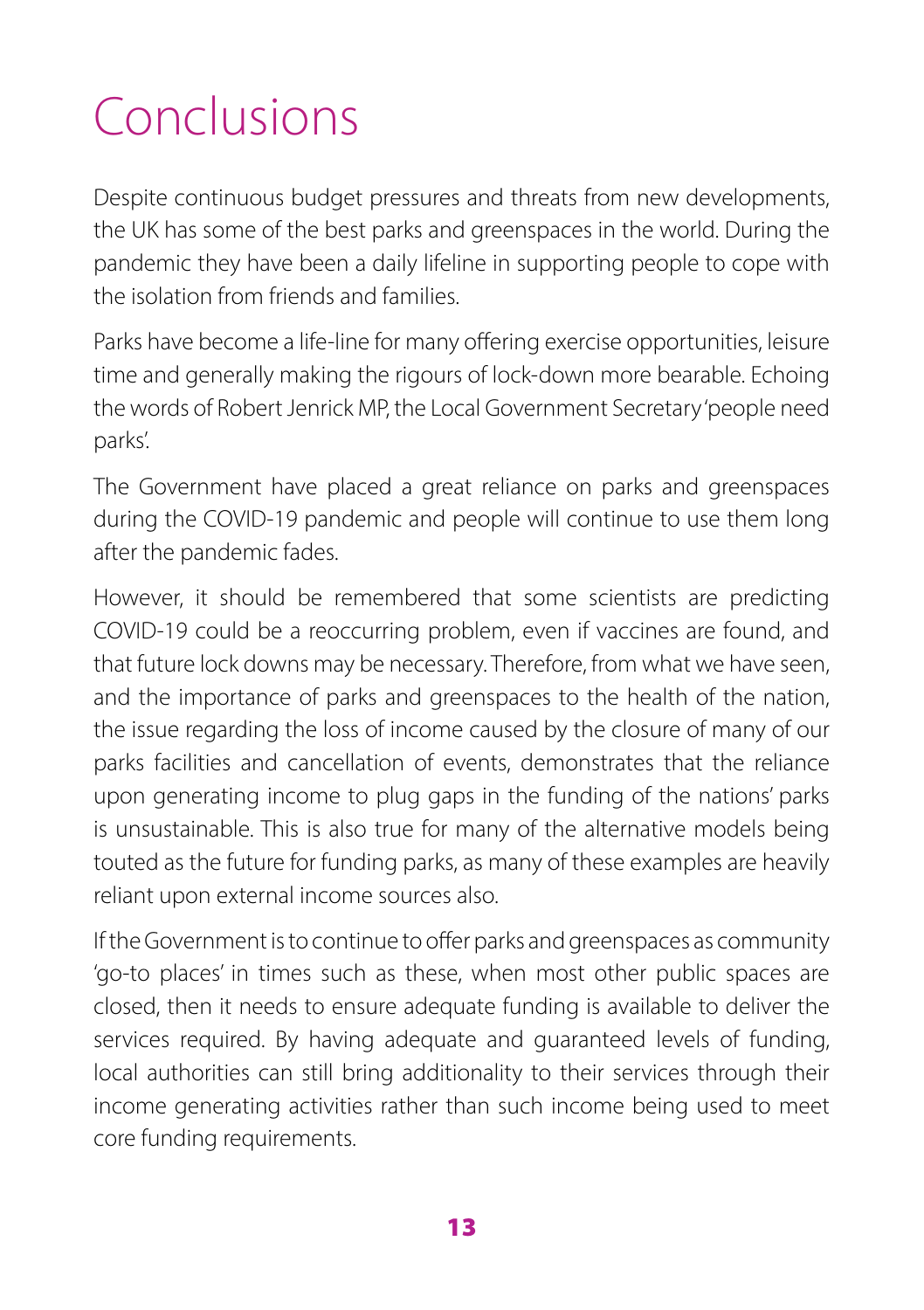APSE is currently assisting in a piece of research work which aims to identify the impact of COVID-19 on the parks sector and also develop a framework which identifies how parks, through the adoption of a phased approach, can return their services back to the pre-lockdown position which will include information on protocols and necessary guidance parks professionals may need to remobilise their services.

Therefore APSE will continue its ongoing campaign to promote parks through its own media platforms and within the broader national and trade press about the value of parks and greenspaces; in particular the need for parks professionals to be recognised for their actions. This includes the ability for parks professionals to change land management in parks at short notice, to help both the public observe social distancing measures and encourage the necessary behaviour changes, but to also ensure the maximisation of reinstatement works post-COVID. This ability to instigate longer term outcomes such the enhanced use of green spaces in local areas and the promotion of internationally recognised use of parks to address issues such as biodiversity, climate change and improved air quality must be accredited to the many parks professionals who have supported these important assets throughout the health pandemic to the benefit of local communities.

This task is something all of us will need to be involved in, including: governments, national agencies, friends of parks groups and the public in general. But whilst there is a recognition of the value of volunteers as additionality to parks, it has been the dedicated and innovative approaches and working methods of parks professionals which has 'saved the day' and in recognition of this fact then the future of our parks and the benefits they bring, should be a national priority, not just an after-thought.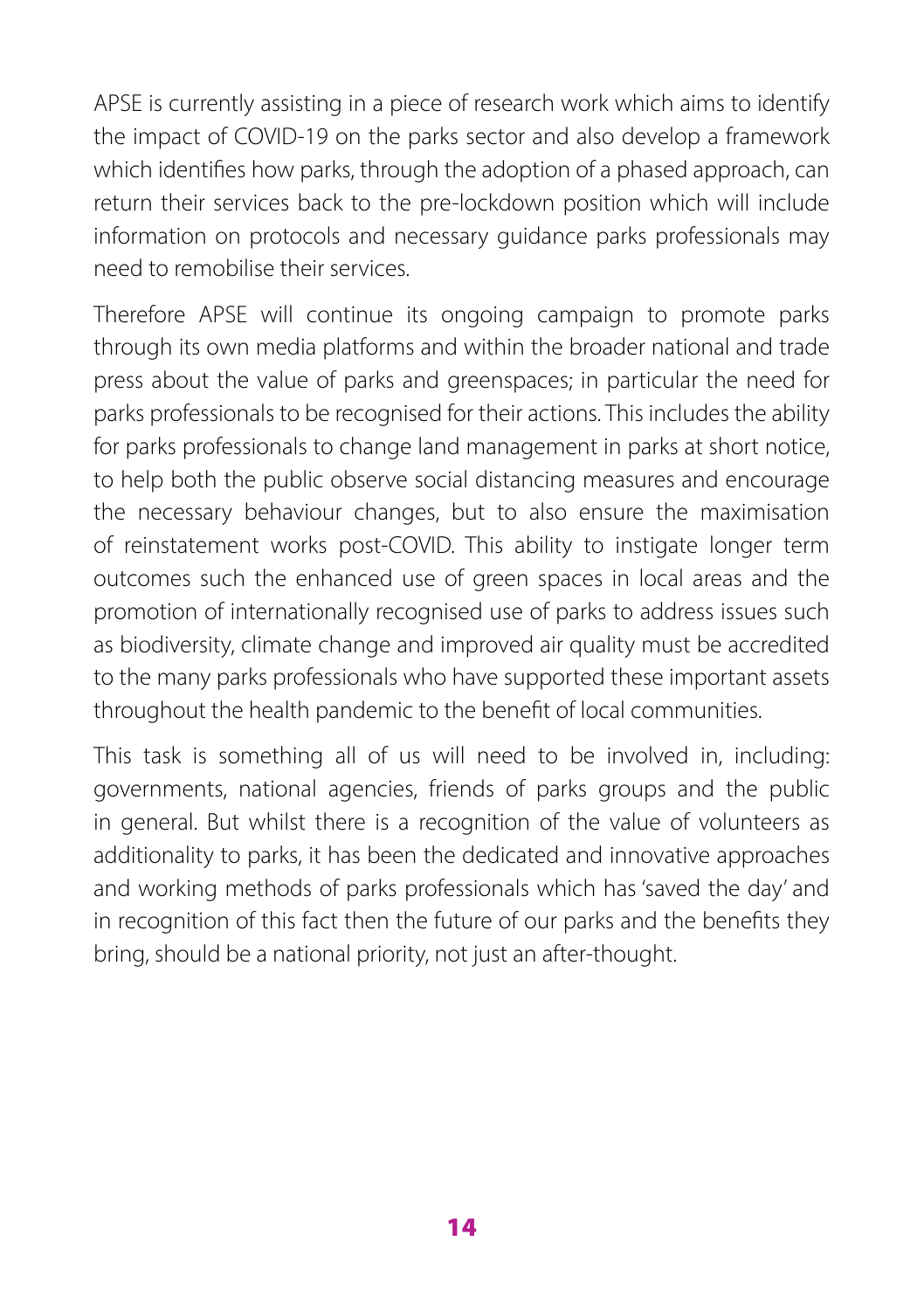### APSE Comments

APSE would like to thank all the authorities that participated in the remobilisation group for parks and greenspaces services as well as those officers and authorities who contributed to the WhatsApp group for parks and greenspaces thereby contributing to the information contained in this report.

APSE has a range of services that are designed to support Member authorities

through this challenging time. These include the following: -

[APSE COVID – 19 Information Hub and WhatsApp groups](https://www.apse.org.uk/apse/index.cfm/news/articles/2020/covid-19-apse-information-hub/) – The hub has been set up to deal with frontline service issues as they arise; ensuring greater resilience and learning between each other during this difficult time.

[APSE Online Training](https://www.apse.org.uk/apse/index.cfm/training/online-courses/) - APSE Training is designed to help local authorities invest in their greatest asset – their staff. With staff working at home, or remotely, APSE Training can assist staff with developing new skills during this time to help maximise opportunities.

[Performance Networks](https://www.apse.org.uk/apse/index.cfm/performance-networks/network-news/) – The Performance Network teams have developed a variety of ways to support Councils with data collection. This includes a new suite of indicators which will explore the impact of COVID-19 on service cost, quality and productivity. The reports will be produced in June but APSE strongly recommends ensuring the collection of data is on-going so changes in service performance are explicable during budget setting processes or when revising business plans.

[APSE Solutions](https://www.apse.org.uk/apse/index.cfm/solutions/) - Providing in-house consultancy and interim management services, available to both APSE members and non-member authorities and organisations.

[APSE Energy](https://www.apse.org.uk/apse/index.cfm/local-authority-energy-collaboration/) - Working on greening frontline councils' services including energy management issues, which may be critical to saving money in services where budgets have been impacted by COVID-19.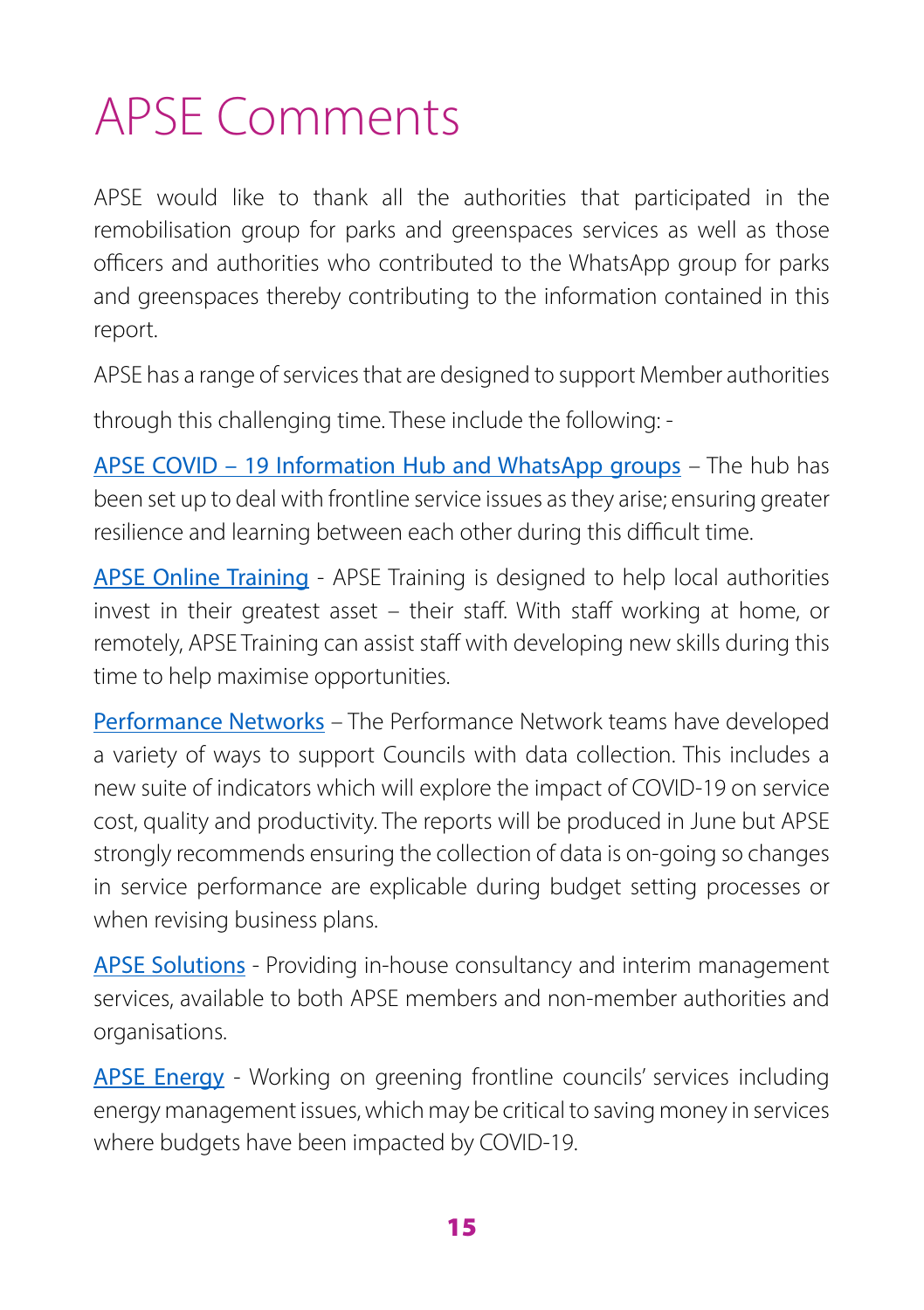[APSE membership resources](https://www.apse.org.uk/apse/index.cfm/members-area/) remain committed to supporting our member local councils with the ongoing briefings service, network queries, access to Principal Advisor advice and online meetings, advisory groups and events.

There are opportunities for councils to share best practice and learning through virtual advisory groups and thematic sessions. Details of these sessions will be communicated to APSE Members as the sessions are arranged.

For further information on the services that are available, please contact

Wayne Priestley [wpriestley@apse.org.uk](mailto:wpriestley@apse.org.uk)

#### **Wayne Priestley, Principal Advisor**